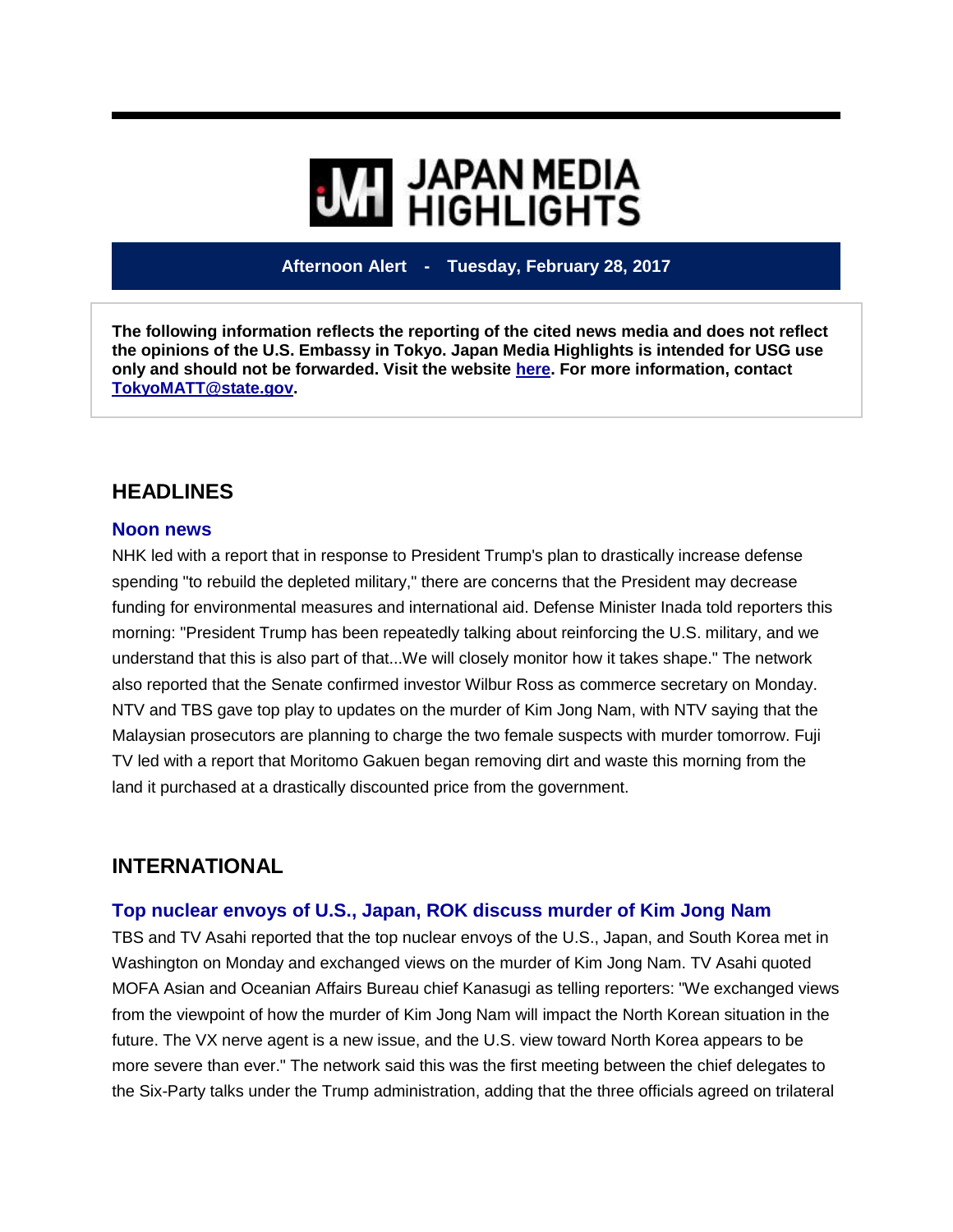cooperation to urge North Korea to stop its nuclear and missile development. They also reportedly agreed that it is important for China to thoroughly implement the sanctions against North Korea, and exchanged views on the impact of the murder of Kim Jong Nam on the China-DPRK relationship.

#### **• [LDP foreign affairs chief says personal networks in private sector should be](https://jmh.usembassy.gov/2017022816215/)  [used to deal with U.S.](https://jmh.usembassy.gov/2017022816215/)** (Mainichi)

**• [Editorial: China too tardy in implementing sanctions against N.](https://jmh.usembassy.gov/2017022816163/) Korea coal [exports](https://jmh.usembassy.gov/2017022816163/)** (The Japan News)

## **SECURITY**

#### **Onaga acknowledges possibility of gauging public opinion about Futenma through election**

Ryukyu Shimpo wrote that during a question-and-answer session with Governor Onaga at the prefectural assembly on Monday, an LDP assembly member said that although some people think that holding a prefectural referendum might be an effective way to gauge the Okinawan people's opinions on the FRF construction at Henoko, learning about public opinion through an election might be a better way to resolve the issue politically. The assembly member referred to the idea of the governor stepping down before his current term expires in December 2018 and running for governor again. Onaga responded by saying that he fully understands the need to take action. The paper interpreted this to mean that the governor acknowledged the possibility of gauging public opinion through an election.

**• [Think tank issues report arguing Henoko relocation not the only](https://jmh.usembassy.gov/2017022816193/)  [option](https://jmh.usembassy.gov/2017022816193/)** (Okinawa Times)

- **• [Ginowan mayor plans to visit U.S.](https://jmh.usembassy.gov/2017022816241/)** (Ryukyu Shimpo)
- **• [Okinawa governor presents 12 demands to FM Kishida](https://jmh.usembassy.gov/2017022816205/)** (Ryukyu Shimpo)
- **• [Japan-U.S. Joint Committee agrees on six new U.S. military facilities in](https://jmh.usembassy.gov/2017022816234/)  [Okinawa](https://jmh.usembassy.gov/2017022816234/)** (Ryukyu Shimpo)
- **• [CCS Suga calls response from CNFJ on FA-18 readiness "unusual"](https://jmh.usembassy.gov/2017022816172/)** (Sankei)
- **• [Cartoon: Inada](https://jmh.usembassy.gov/2017022816190/)** (Akahata)

## **POLITICS**

**• [Prime minister's schedule on Feb. 27](https://jmh.usembassy.gov/2017022816176/)** (Nikkei)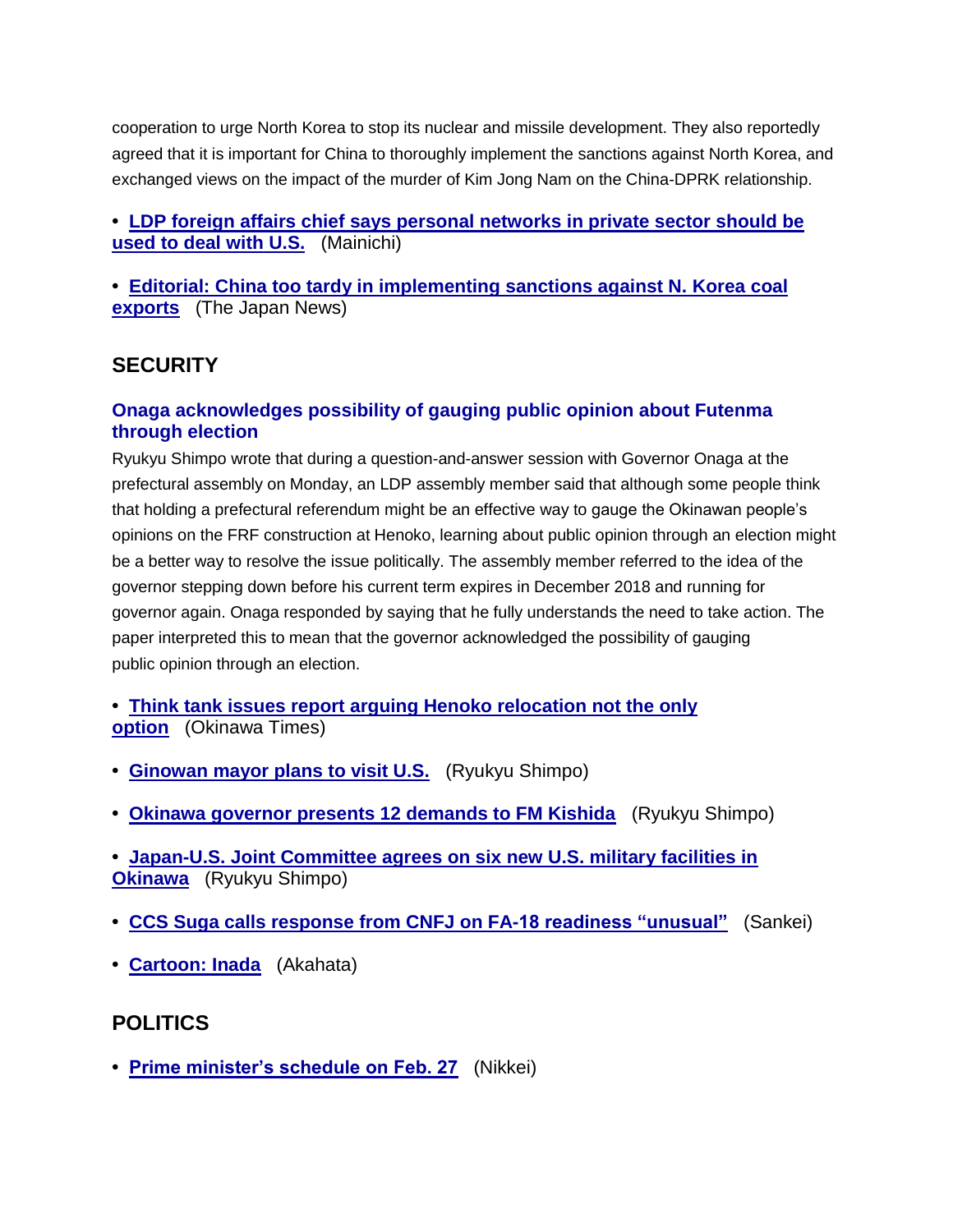**• [Gist of interpellations at Lower House Budget Committee, Feb. 27](https://jmh.usembassy.gov/2017022816174/)** (Tokyo Shimbun)

**• [Moritomo Gakuen president posts groundless information on website](https://jmh.usembassy.gov/2017022816197/)** (Ryukyu Shimpo)

**• [Anti-terrorism bill will punish participant in serious crime by a](https://jmh.usembassy.gov/2017022816220/)  [syndicate](https://jmh.usembassy.gov/2017022816220/)** (Yomiuri)

- **• [METI bans staff from meeting with press outside ministry](https://jmh.usembassy.gov/2017022816173/)** (Yomiuri)
- **• [Cartoon: Toyosu](https://jmh.usembassy.gov/2017022816189/)** (Kanagawa Shimbun)

## **ECONOMY**

- **• [MIC tasked with addressing excessive Furusato Nozei rewards](https://jmh.usembassy.gov/2017022816183/)** (Nikkei)
- **• [GPIF and BOJ stage corporate Japan's high stock prices](https://jmh.usembassy.gov/2017022816216/)** (Asahi)
- **• [LDP policy head reveals plan to consider tax cut to promote self-driving](https://jmh.usembassy.gov/2017022816226/)  [cars](https://jmh.usembassy.gov/2017022816226/)** (Nikkei)
- **• [Japanese ag exporters' biggest rivals are other Japanese companies](https://jmh.usembassy.gov/2017022816230/)** (Yomiuri)
- **• [Agriculture at a critical stage with post-TPP negotiations](https://jmh.usembassy.gov/2017022816181/)** (AERA)

**• [Labor group, business lobby chiefs meet to discuss cap on overtime](https://jmh.usembassy.gov/2017022816221/)  [work](https://jmh.usembassy.gov/2017022816221/)** (Yomiuri)

**• [University hospitals prepare data sharing system for genetic cancer](https://jmh.usembassy.gov/2017022816203/)  [treatment](https://jmh.usembassy.gov/2017022816203/)** (Nikkei Evening edition)

**• [Editorial: Time to transform Japan's nuclear plant inspection system](https://jmh.usembassy.gov/2017022816164/)** (The Mainichi)

# **SOCIETY**

## **Remembering lives lost in Sagamihara massacre**

NHK's "Close-up Gendai Plus" reported on the incident in which a former employee of a facility for people with intellectual disabilities murdered 19 residents there last July, claiming that people with disabilities only create unhappiness. NHK set up a [special site](http://www.nhk.or.jp/d-navi/19inochi/) to honor the 19 victims, whose names have not been disclosed, introducing each victim with pictures and comments. The program said the site has already been accessed 160,000 times, adding that many viewers have posted messages expressing sympathy for the families as well as outrage and grief over the shocking incident.